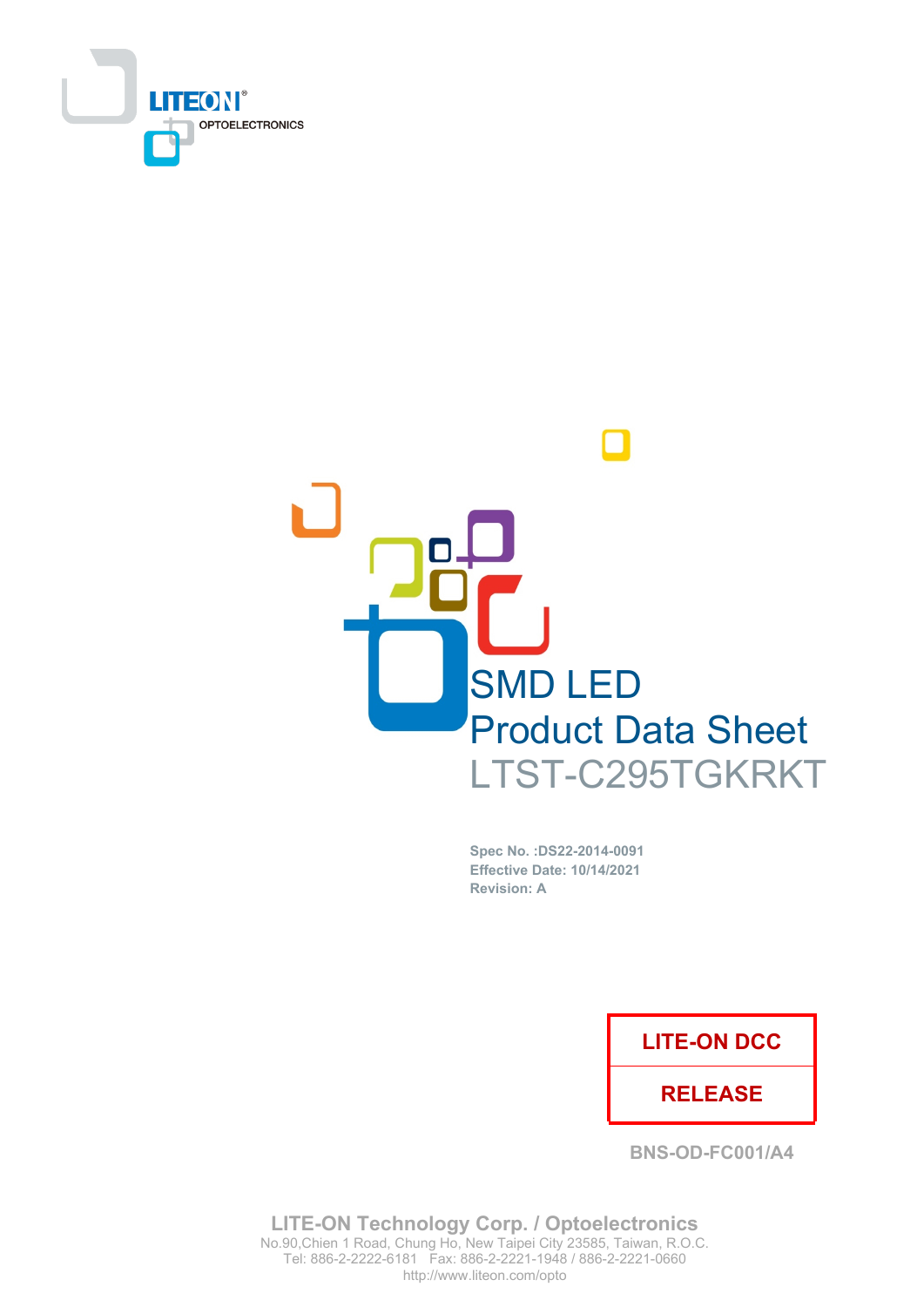#### Property of Lite-On Only

#### **Features**

**LITEON®** 

- \* Meet ROHS, Green Product.
- \* Extra Thin (0.55H mm)Dual color chip LED.
- \* Ultra bright InGaN/AlInGaP Chip LED.
- \* Package in 8mm tape on 7" diameter reels.
- \* EIA STD package.
- \* I.C. compatible.
- \* Compatible with automatic placement equipment.
- \* Compatible with infrared reflow solder process.

#### **Package Dimensions**



#### **Devices**

| Part No.<br>Lens |             | Source Color | Pin Assignment |  |
|------------------|-------------|--------------|----------------|--|
|                  |             | InGaN Green  | 1,3            |  |
| LTST-C295TGKRKT  | Water Clear | AllnGaP Red  | 2.4            |  |

Notes:

- 1. All dimensions are in millimeters (inches).
- 2. Tolerance is  $\pm$  0.10 mm (.004") unless otherwise noted.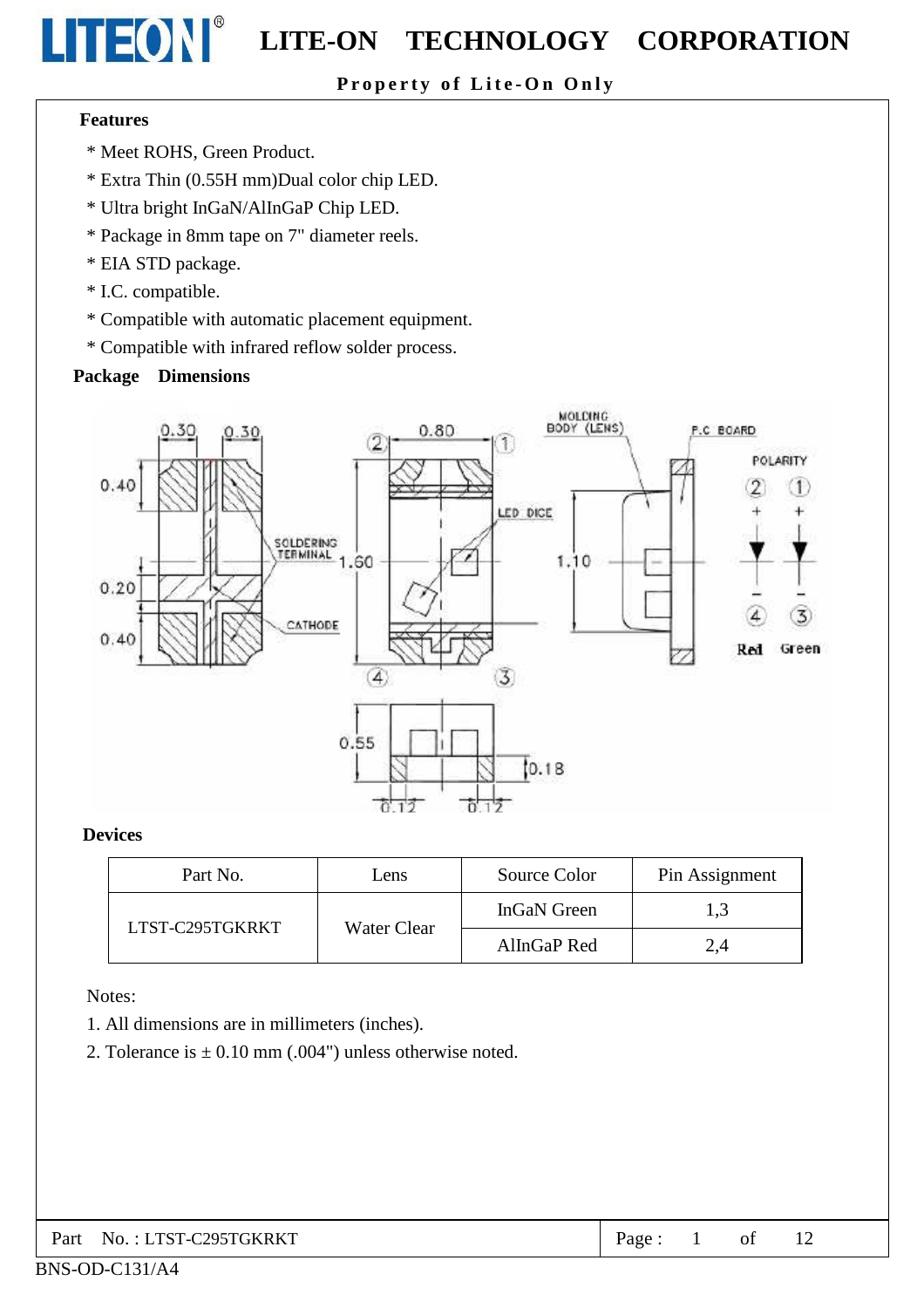

# LITEON<sup>®</sup> LITE-ON TECHNOLOGY CORPORATION

### Property of Lite-On Only

| Absolute Maximum Ratings At Ta=25°C                                      |       |                         |      |  |  |
|--------------------------------------------------------------------------|-------|-------------------------|------|--|--|
| Parameter                                                                |       | LTST-C295TGKRKT         |      |  |  |
|                                                                          | Green | Red                     | Unit |  |  |
| <b>Power Dissipation</b>                                                 | 76    | 75                      | mW   |  |  |
| <b>Peak Forward Current</b><br>$(1/10$ Duty Cycle, $0.1$ ms Pulse Width) | 100   | 80                      | mA   |  |  |
| <b>DC</b> Forward Current                                                | 20    | 30                      | mA   |  |  |
| <b>Operating Temperature Range</b>                                       |       | $-20$ °C to + 80°C      |      |  |  |
| <b>Storage Temperature Range</b>                                         |       | $-30$ °C to + 100 °C    |      |  |  |
| <b>Infrared Soldering Condition</b>                                      |       | $260$ °C For 10 Seconds |      |  |  |

| Part No.: LTST-C295TGKRKT | Page: |  |  |
|---------------------------|-------|--|--|
|---------------------------|-------|--|--|

12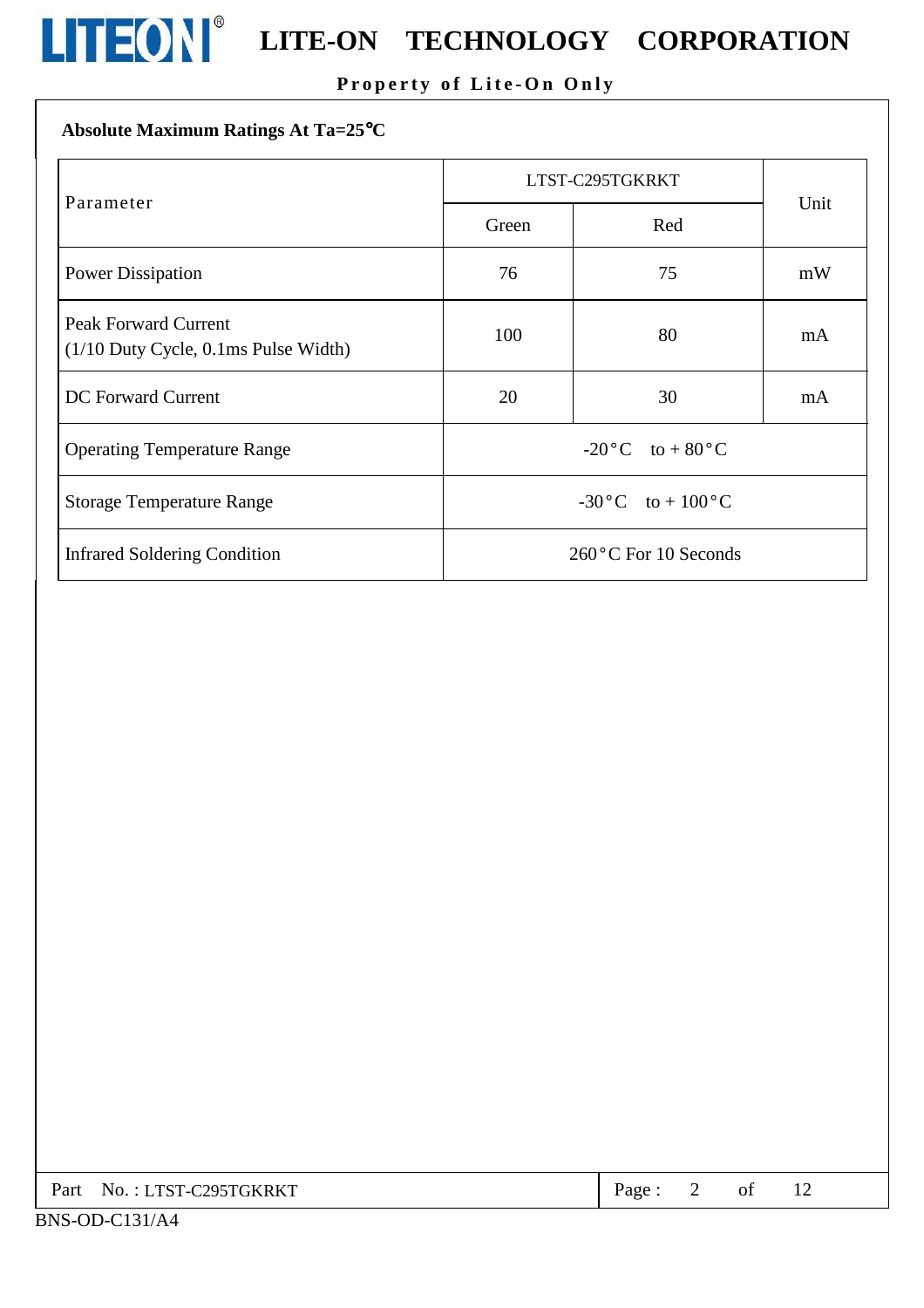Property of Lite-On Only

#### **Suggestion Profile:**

LITEON®

Suggestion IR Reflow Profile For Pb Free Process



| Part No.: LTST-C295TGKRKT | Page: |  |  |  |
|---------------------------|-------|--|--|--|
|---------------------------|-------|--|--|--|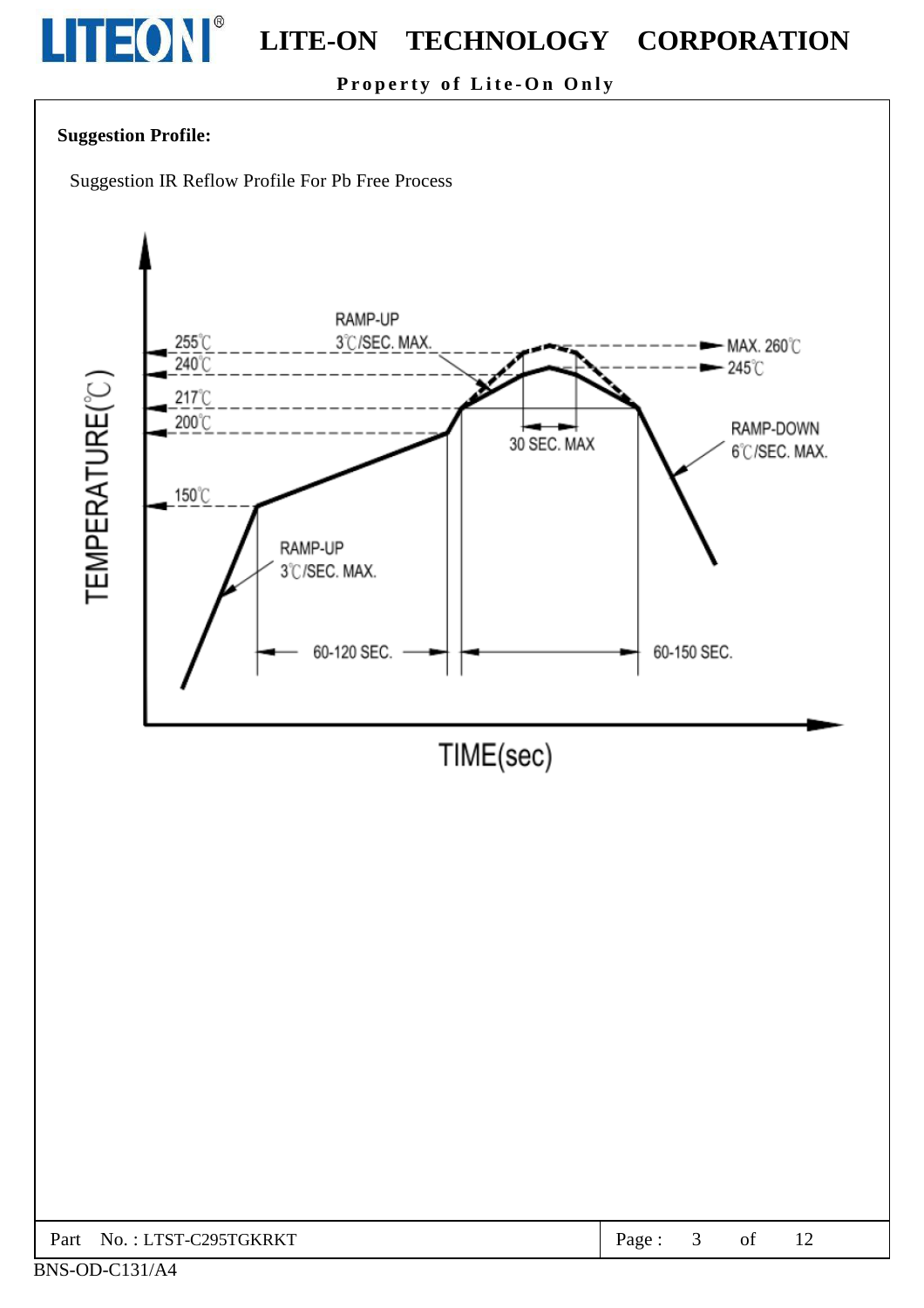

Property of Lite-On Only

 $- - - -$ 

 $\overline{a}$   $\overline{b}$   $\overline{b}$ 

| Electrical / Optical Characteristics At $1a=25^{\circ}C$ |                                            |      |                          |                          |         |                                |  |
|----------------------------------------------------------|--------------------------------------------|------|--------------------------|--------------------------|---------|--------------------------------|--|
|                                                          | Symbol                                     |      | LTST-C295TGKRKT          |                          |         |                                |  |
| Parameter                                                |                                            |      | Green                    | Red                      | Unit    | <b>Test Condition</b>          |  |
|                                                          |                                            | MIN. | 112.0                    | 45.0                     |         |                                |  |
| Luminous Intensity                                       | IV                                         | TYP. | $\blacksquare$           | $\overline{\phantom{a}}$ | mcd     | IF $=20mA$<br>Note 1           |  |
|                                                          |                                            | MAX. | 450.0                    | 180.0                    |         |                                |  |
| Viewing Angle                                            | 201/2                                      | TYP. | 130                      | 130                      | deg     | Note $2$ (Fig.5)               |  |
| Peak Emission Wavelength                                 | $\lambda$ P                                | TYP. | 530                      | 639                      | nm      | Measurement<br>@Peak (Fig.1)   |  |
|                                                          | $\lambda$ d                                | MIN. | 520.0                    | 624.0                    | nm      |                                |  |
| Dominant Wavelength                                      |                                            | TYP. | $\overline{\phantom{0}}$ |                          |         | $IF = 20mA$<br>Note 3          |  |
|                                                          |                                            | MAX. | 535.0                    | 638.0                    |         |                                |  |
| Spectral Line Half-Width                                 | $\Delta \lambda$                           | TYP. | 35                       | 20                       | nm      |                                |  |
|                                                          |                                            | MIN. | 2.8                      | 1.8                      |         |                                |  |
| Forward Voltage                                          | <b>VF</b>                                  | TYP. | $\overline{\phantom{0}}$ |                          | V       | $IF = 20mA$                    |  |
|                                                          |                                            | MAX. | 3.8                      | 2.4                      |         |                                |  |
| <b>Reverse Current</b>                                   | $\ensuremath{\mathop{\mathrm{IR}}}\xspace$ | MAX. | 10                       | 10                       | $\mu A$ | $VR = 5V$<br>Note <sub>5</sub> |  |

Notes: 1. Luminous intensity is measured with a light sensor and filter combination that approximates the CIE eye-response curve.

- 2.  $\theta$  1/2 is the off-axis angle at which the luminous intensity is half the axial luminous intensity.
- 3. The dominant wavelength,  $\lambda$  d is derived from the CIE chromaticity diagram and represents the single wavelength which defines the color of the device.
- 4. Caution in ESD:

LITEON®

Static Electricity and surge damages the LED. It is recommend to use a wrist band or anti-electrostatic glove when handling the LED. All devices, equipment and machinery must be properly grounded.

5. Reverse voltage (VR) condition is applied to IR test only. The device is not designed for reverse operation.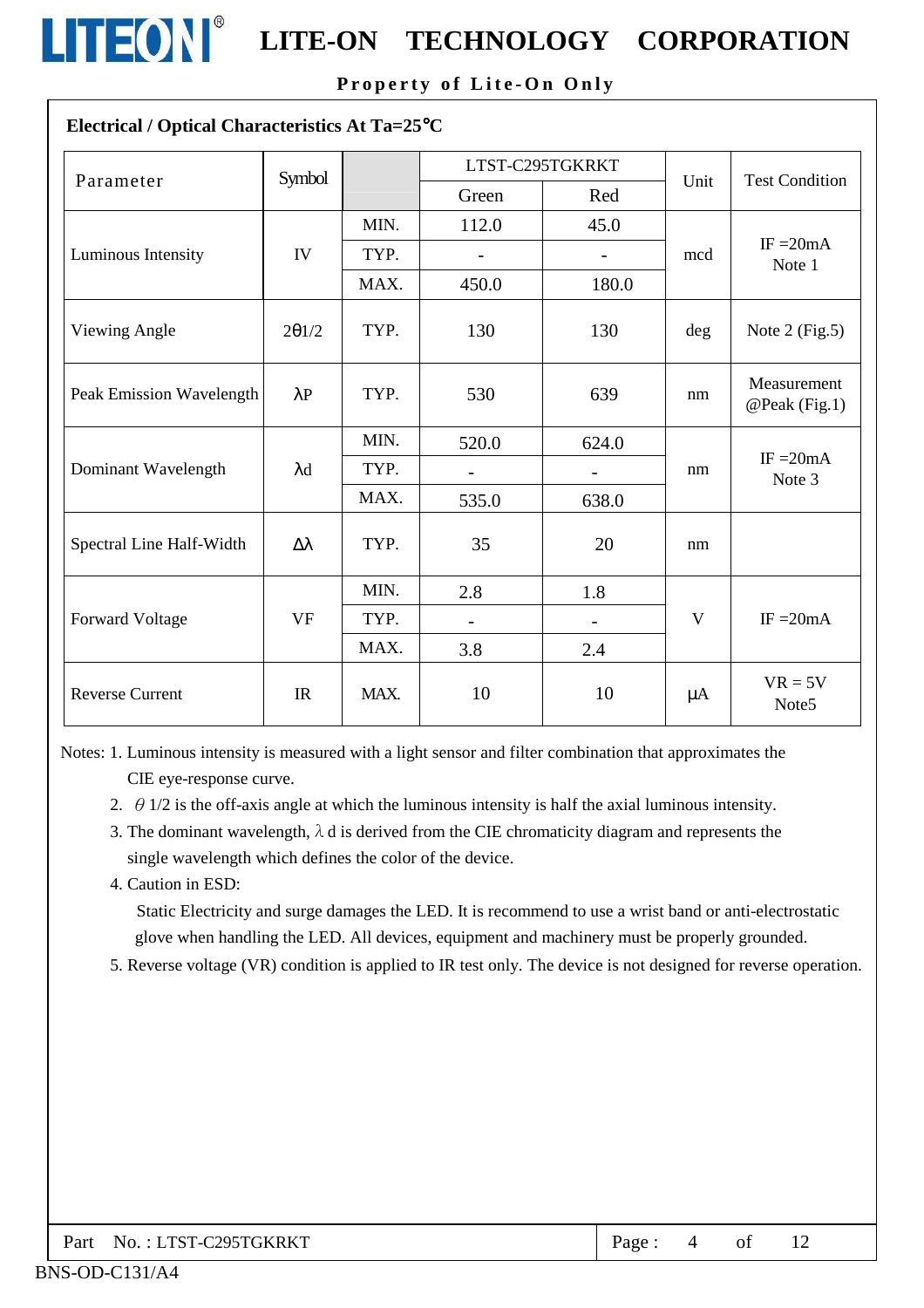**LITEON**<sup>®</sup> LITE-ON TECHNOLOGY CORPORATION

#### Property of Lite-On Only

#### **Bin Code List**

| Luminous Intensity |       | Color: Green, Unit: med @20mA |
|--------------------|-------|-------------------------------|
| <b>Bin Code</b>    | Min.  | Max.                          |
|                    | 112.0 | 180.0                         |
|                    | 180.0 | 280.0                         |
|                    | 280.0 | 450.0                         |

Tolerance on each Intensity bin is  $+/-15\%$ 

| Luminous Intensity | Color: Red, Unit: mcd @20mA |       |  |
|--------------------|-----------------------------|-------|--|
| <b>Bin Code</b>    | Min.                        | Max.  |  |
|                    | 45.0                        | 71.0  |  |
|                    | 71.0                        | 112.0 |  |
|                    | 112.0                       | 180.0 |  |

Tolerance on each Intensity bin is  $+/-15\%$ 

| Dominant Wavelength |       | Unit: nm $@20mA$ |
|---------------------|-------|------------------|
| <b>Bin Code</b>     | Min.  | Max.             |
| AP                  | 520.0 | 525.0            |
| AQ                  | 525.0 | 530.0            |
| AR                  | 530.0 | 535.0            |

Tolerance for each Dominant Wavelength bin is +/-1nm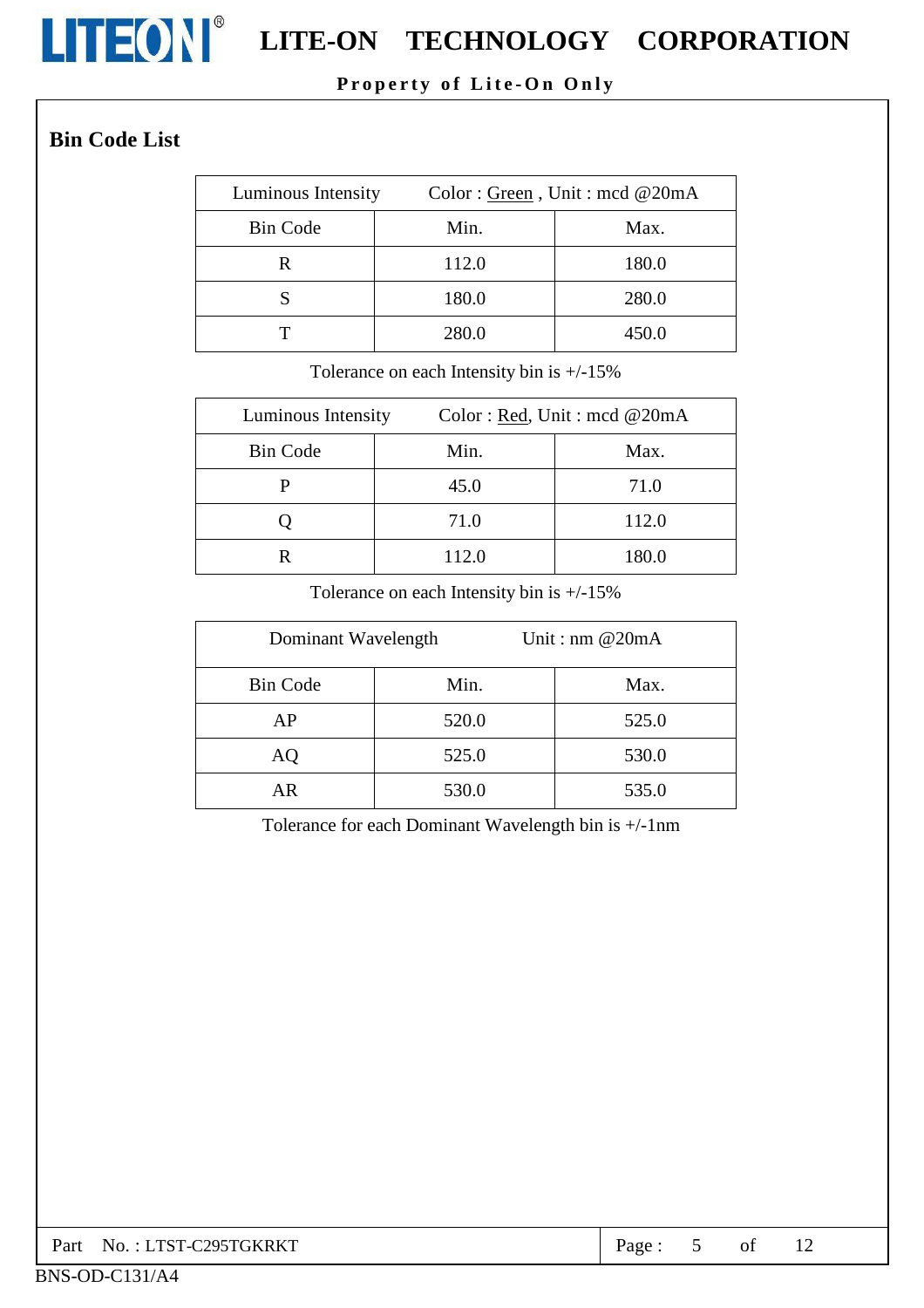

Property of Lite-On Only

#### **Typical Electrical / Optical Characteristics Curves**

(25°C Ambient Temperature Unless Otherwise Noted)



Part

LITEON®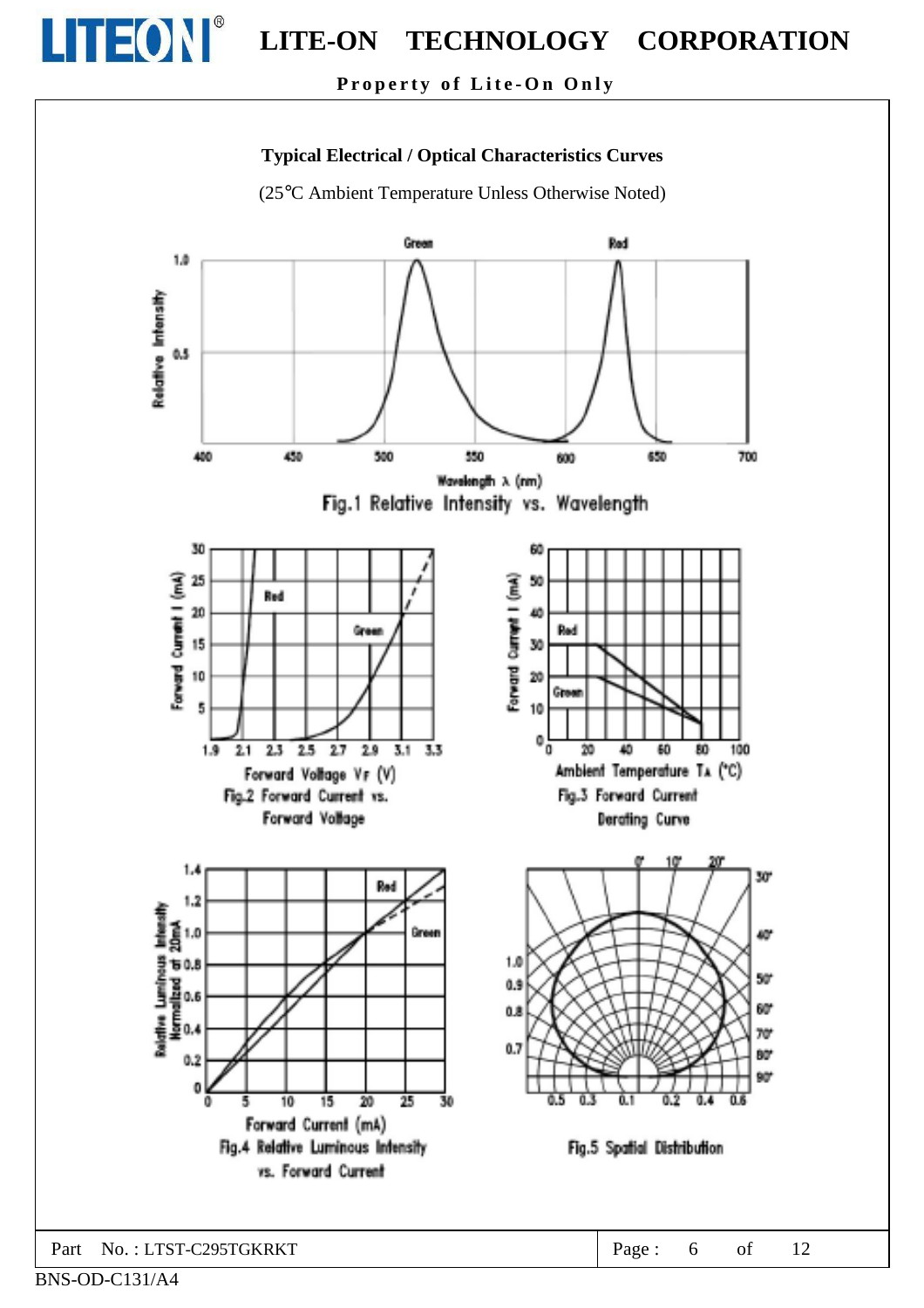Property of Lite-On Only

#### **Cleaning**

LITEON®

Do not use unspecified chemical liquid to clean LED they could harm the package. If clean is necessary, immerse the LED in ethyl alcohol or in isopropyl alcohol at normal temperature for less one minute.

#### **Suggest Soldering Pad Dimensions**



#### **Package Dimensions Of Tape And Reel**



Notes:

1. All dimensions are in millimeters (inches).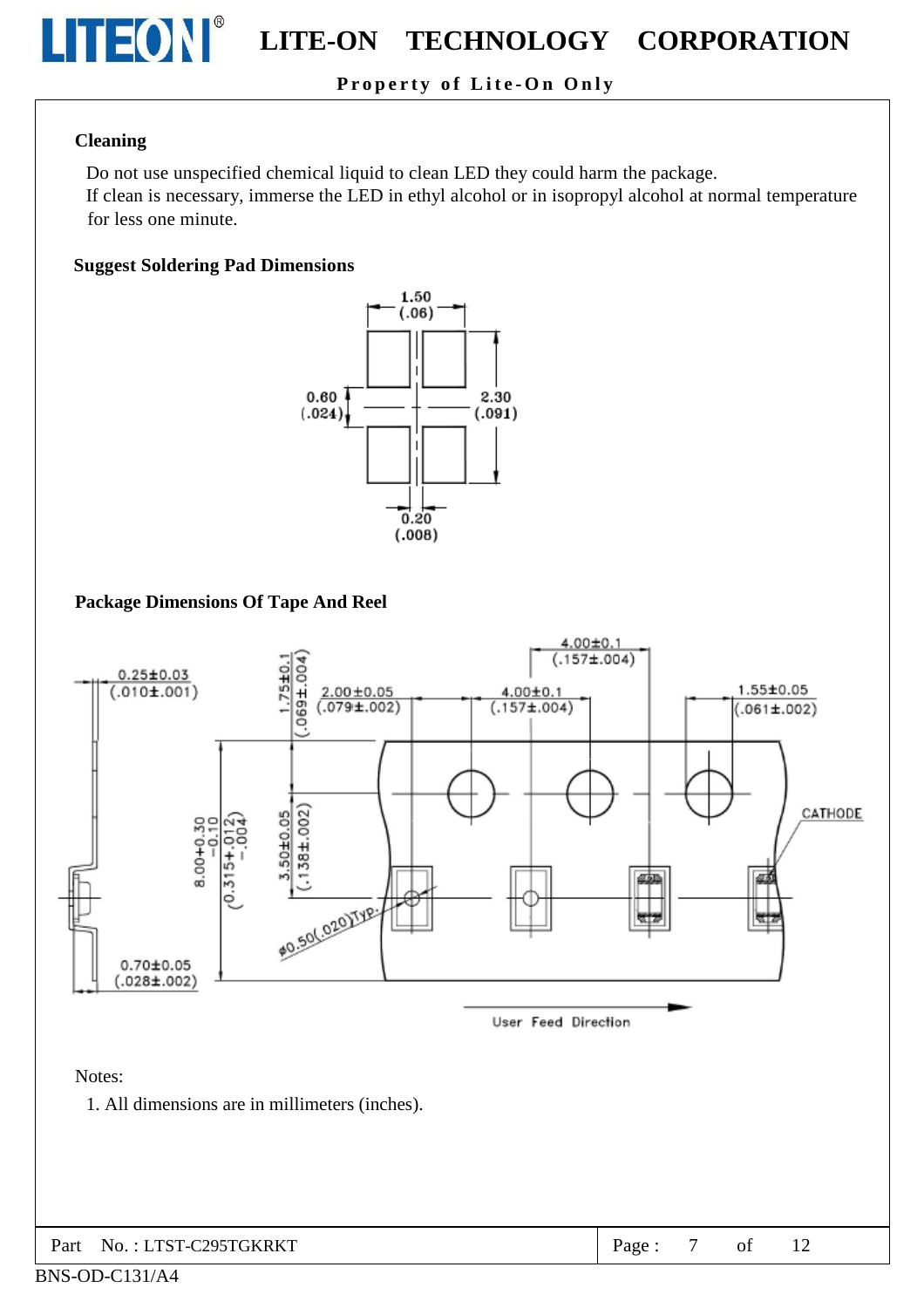

Property of Lite-On Only



#### Notes:

- 1. Empty component pockets sealed with top cover tape.
- 2.7 inch reel-4000 pieces per reel.
- 3. Minimum packing quantity is 500 pcs for remainders.
- 4. The maximum number of consecutive missing lamps is two.
- 5. In accordance with ANSI/EIA 481 specifications.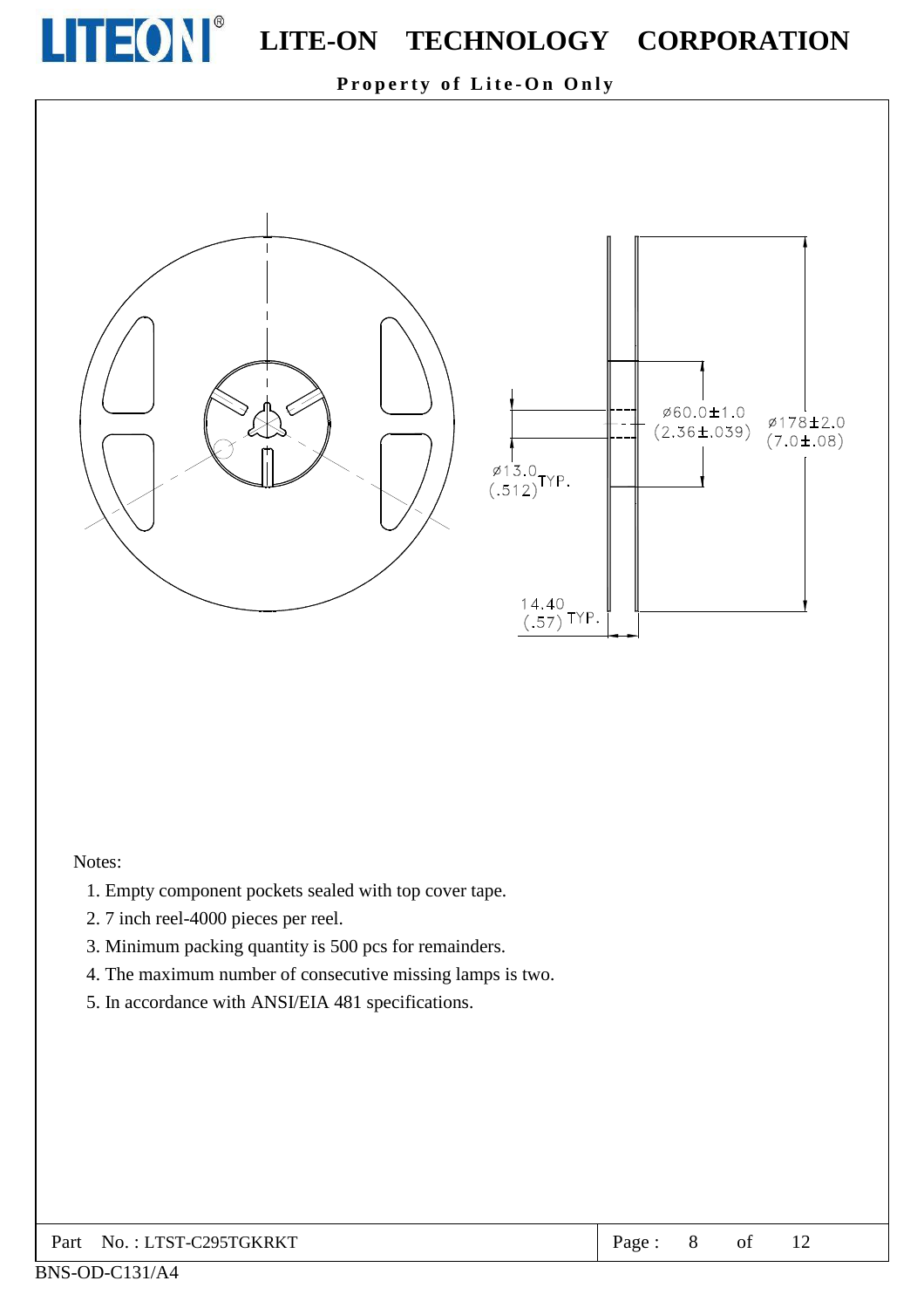**LITEON** LITE-ON TECHNOLOGY CORPORATION

Property of Lite-On Only

### **CAUTIONS**

#### 1. Application

The LEDs described here are intended to be used for ordinary electronic equipment (such as office equipment, communication equipment and household applications). Consult Liteon's Sales in advance for information on applications in which exceptional reliability is required, particularly when the failure or malfunction of the LEDs may directly jeopardize life or health (such as in aviation, transportation, traffic control equipment, medical and life support systems and safety devices).

#### 2. Storage

The package is sealed:

The LEDs should be stored at 30°C or less and 90%RH or less. And the LEDs are limited to use within one year, while the LEDs is packed in moisture-proof package with the desiccants inside. The package is opened:

The storage ambient for the LEDs should not exceed 30°C temperature or 60% relative humidity.

It is recommended that LEDs out of their original packaging are IR-reflowed within one week.

For extended storage out of their original packaging, it is recommended that the LEDs be stored in a sealed container with appropriate desiccant, or in a desiccators with nitrogen ambient.

LEDs stored out of their original packaging for more than a week should be baked at about 60 deg C for at least 20 hours before solder assembly.

#### 3. Cleaning

Use alcohol-based cleaning solvents such as isopropyl alcohol to clean the LED if necessary.

#### 4. Soldering

Recommended soldering conditions:

| Reflow soldering |                                           | Soldering iron |                      |  |
|------------------|-------------------------------------------|----------------|----------------------|--|
| Pre-heat         | $150 - 200$ °C                            | Temperature    | $300^{\circ}$ C Max. |  |
| Pre-heat time    | $120$ sec. Max.                           | Soldering time | $\beta$ sec. Max.    |  |
| Peak temperature | $260^{\circ}$ C Max.                      |                | (one time only)      |  |
| Soldering time   | $ 10 \text{ sec. } Max.(Max. two times) $ |                |                      |  |

#### **Soldering notes:**

Because different board designs use different number and types of devices, solder pastes, reflow ovens, and circuit boards, no single temperature profile works for all possible combinations.

However, you can successfully mount your packages to the PCB by following the proper guidelines and PCB-specific characterization.

LITE-ON Runs both component-level verification using in-house KYRAMX98 reflow chambers and board-level assembly.

The results of this testing are verified through post-reflow reliability testing.

Profiles used at LITE-ON are based on JEDEC standards to ensure that all packages can be successfully and reliably surface mounted.

Figure on page3 shows a sample temperature profile compliant to JEDEC standards.

You can use this example as a generic target to set up your reflow process.

You should adhere to the JEDEC profile limits as well as specifications and recommendations from the solder paste manufacturer to avoid damaging the device and create a reliable solder joint.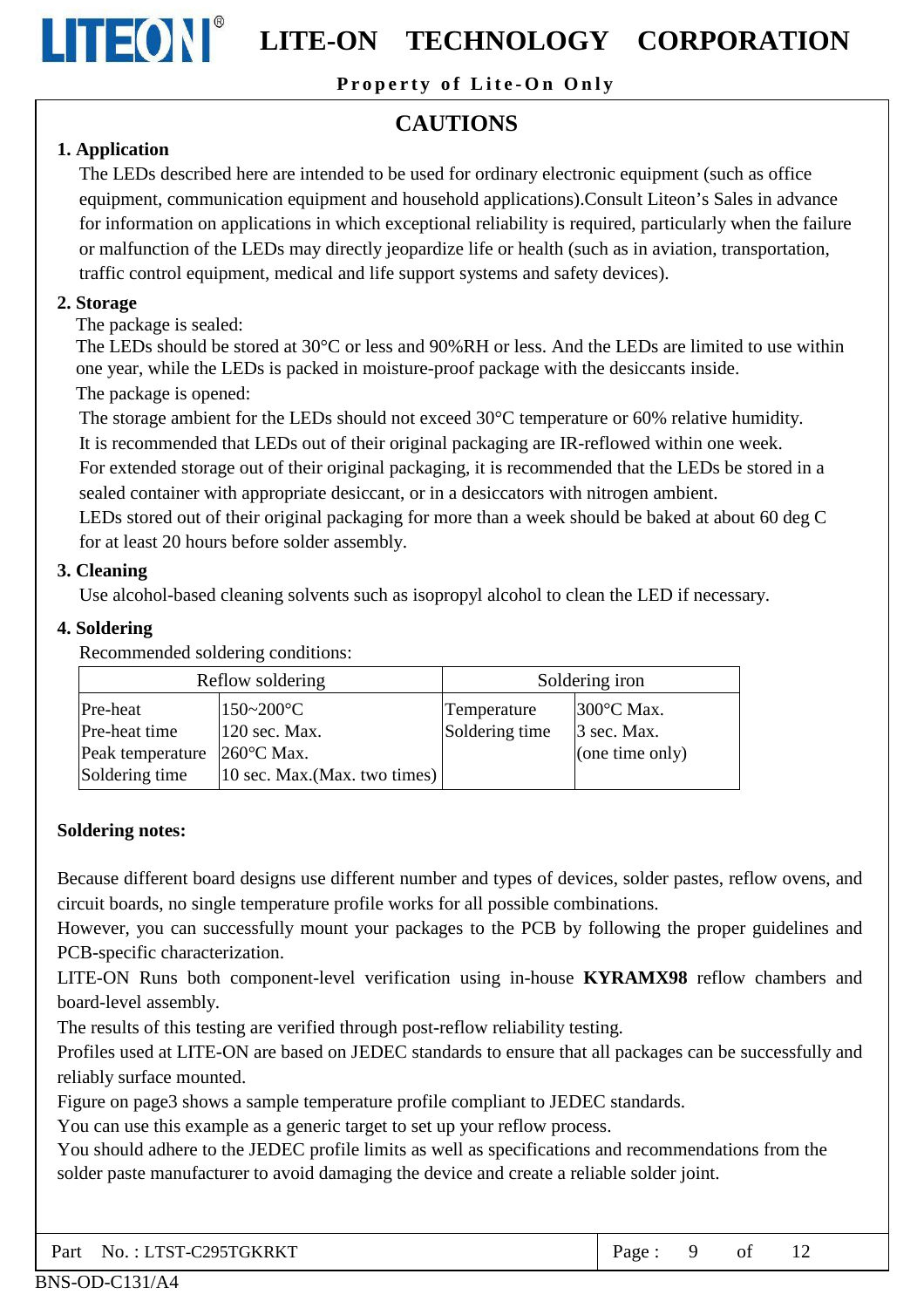#### Property of Lite-On Only

#### 5. Drive Method

**LITEON®** 

An LED is a current-operated device. In order to ensure intensity uniformity on multiple LEDs connected in parallel in an application, it is recommended that a current limiting resistor be incorporated in the drive circuit, in series with each LED as shown in Circuit A below.

#### **Circuit model A**

#### **Circuit model B**





- (A) Recommended circuit.
- (B) The brightness of each LED might appear different due to the differences in the I-V characteristics of those LEDs.

#### 6. ESD (Electrostatic Discharge)

Static Electricity or power surge will damage the LED. Suggestions to prevent ESD damage:

 $\blacksquare$  Use of a conductive wrist band or anti-electrostatic glove when handling these LEDs.

■ All devices, equipment, and machinery must be properly grounded.

■ Work tables, storage racks, etc. should be properly grounded.

 $\blacksquare$  Use ion blower to neutralize the static charge which might have built up on surface of the LED's plastic lens as a result of friction between LEDs during storage and handling.

ESD-damaged LEDs will exhibit abnormal characteristics such as high reverse leakage current, low forward voltage, or "no lightup" at low currents.

To verify for ESD damage, check for "lightup" and Vf of the suspect LEDs at low currents.

The Vf of "good" LEDs should be >2.0V@0.1mA for InGaN product and >1.4V@0.1mA for AlInGaP product.

| Part No.: LTST-C295TGKRKT | Page: | - 10 | of |  |
|---------------------------|-------|------|----|--|
|---------------------------|-------|------|----|--|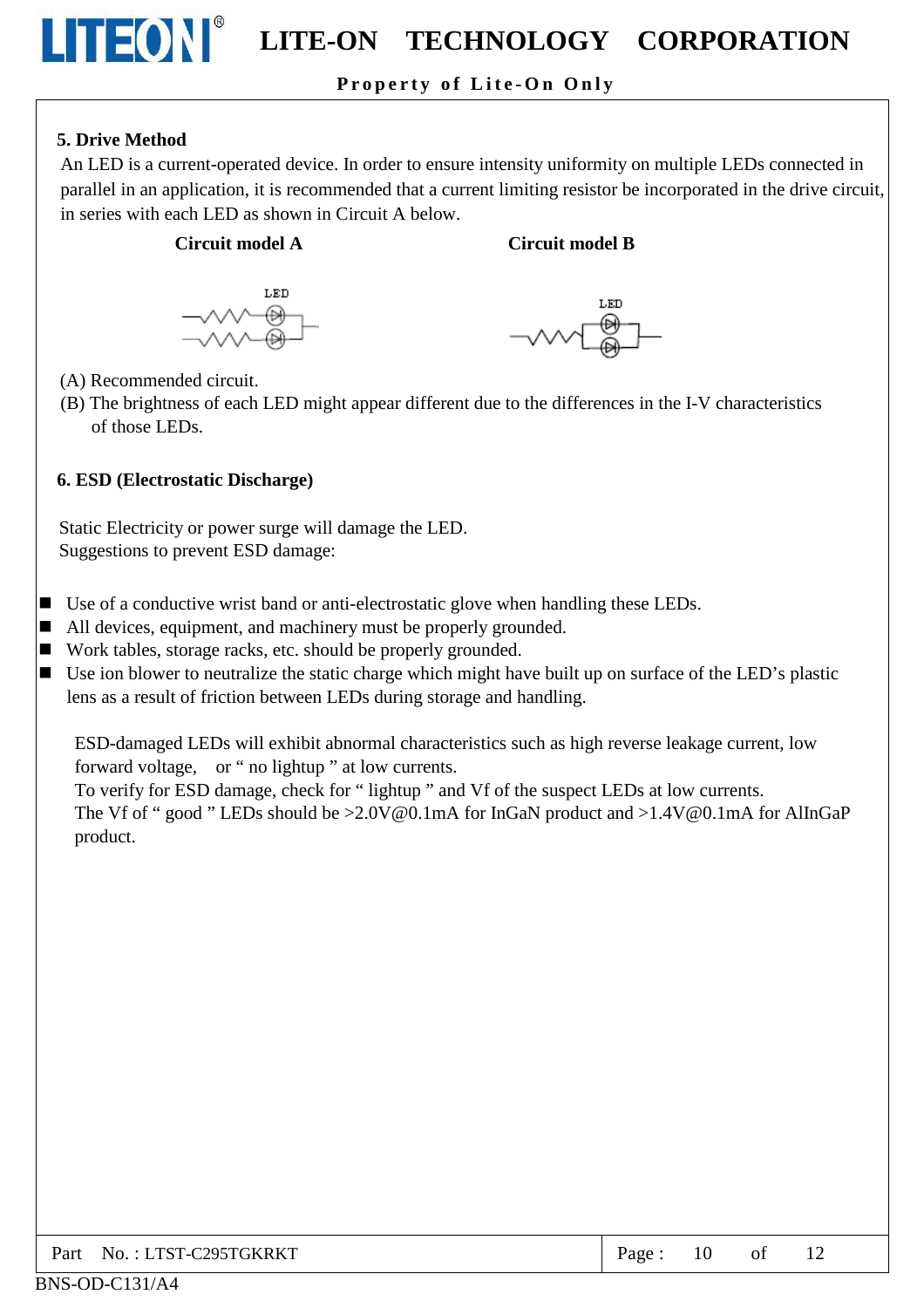

**LITEON**<sup>®</sup> LITE-ON TECHNOLOGY CORPORATION

#### Property of Lite-On Only

| 7. Reliability Test          |                                                            |                                                                                                                                                                                                                                                                                                                                                    |                                                                                                                                  |
|------------------------------|------------------------------------------------------------|----------------------------------------------------------------------------------------------------------------------------------------------------------------------------------------------------------------------------------------------------------------------------------------------------------------------------------------------------|----------------------------------------------------------------------------------------------------------------------------------|
| Classification               | <b>Test Item</b>                                           | <b>Test Condition</b>                                                                                                                                                                                                                                                                                                                              | <b>Reference Standard</b>                                                                                                        |
| Endurance<br><b>Test</b>     | <b>Operation Life</b>                                      | Ta= Under Room Temperature As Per Data Sheet<br><b>Maximum Rating</b><br>*Test Time= 1000HRS (-24HRS,+72HRS)                                                                                                                                                                                                                                       | MIL-STD-750D:1026 (1995)<br>MIL-STD-883D:1005 (1991)<br>JIS C 7021:B-1 (1982)                                                    |
|                              | <b>High Temperature</b><br><b>High Humidity</b><br>Storage | IR-Reflow In-Board, 2 Times<br>Ta= $65\pm5^{\circ}$ C, RH= $90\sim95\%$<br>*Test Time= 240HRS±2HRS                                                                                                                                                                                                                                                 | MIL-STD-202F:103B(1980)<br>JIS C 7021:B-11(1982)                                                                                 |
|                              | <b>High Temperature</b><br>Storage                         | Ta= $105 \pm 5^{\circ}$ C<br>$*Test Time = 1000HRS (-24HRS,+72HRS)$                                                                                                                                                                                                                                                                                | MIL-STD-883D:1008 (1991)<br>JIS C 7021:B-10 (1982)                                                                               |
|                              | Low Temperature<br>Storage                                 | Ta= $-55\pm5^{\circ}$ C<br>*Test Time=1000HRS (-24HRS,+72H RS)                                                                                                                                                                                                                                                                                     | JIS C 7021:B-12 (1982)                                                                                                           |
| Environmental<br><b>Test</b> | Temperature<br>Cycling                                     | $105^{\circ}$ C ~ 25°C ~ -55°C ~ 25°C<br>30mins 5mins<br>30mins 5mins<br>10 Cycles                                                                                                                                                                                                                                                                 | MIL-STD-202F:107D (1980)<br>MIL-STD-750D:1051(1995)<br>MIL-STD-883D:1010 (1991)<br>JIS C 7021:A-4(1982)                          |
|                              | Thermal<br>Shock                                           | IR-Reflow In-Board, 2 Times<br>$85 \pm 5^{\circ}$ C ~ -40 $^{\circ}$ C $\pm 5^{\circ}$ C<br>10mins<br>10mins 10 Cycles                                                                                                                                                                                                                             | MIL-STD-202F:107D(1980)<br>MIL-STD-750D:1051(1995)<br>MIL-STD-883D:1011 (1991)                                                   |
|                              | Solder<br>Resistance                                       | T.sol= $260 \pm 5^{\circ}$ C<br>Dwell Time= $10 \pm 1$ secs                                                                                                                                                                                                                                                                                        | MIL-STD-202F:210A(1980)<br>MIL-STD-750D:2031(1995)<br>JIS C 7021:A-1(1982)                                                       |
|                              | IR-Reflow                                                  | Ramp-up rate(183°C to Peak) +3°C/ second max<br>Temp. maintain at $125(\pm 25)$ °C 120 seconds max<br>Temp. maintain above 183°C 60-150 seconds<br>Peak temperature range $235^{\circ}\text{C} + 5/-0^{\circ}\text{C}$<br>Time within $5^{\circ}$ C of actual Peak Temperature (tp)<br>$10-30$ seconds<br>Ramp-down rate $+6^{\circ}$ C/second max | MIL-STD-750D:2031.2(1995)<br><b>J-STD-020D</b>                                                                                   |
|                              | Solderability                                              | T.sol= $235 \pm 5^{\circ}$ C<br>Immersion time $2\pm 0.5$ sec<br>Immersion rate $25\pm2.5$ mm/sec<br>Coverage $\geq$ 95% of the dipped surface                                                                                                                                                                                                     | MIL-STD-202F:208D(1980)<br>MIL-STD-750D:2026(1995)<br>MIL-STD-883D:2003(1991)<br><b>IEC 68 Part 2-20</b><br>JIS C 7021:A-2(1982) |

#### 8. Others

The appearance and specifications of the product may be modified for improvement without prior notice.